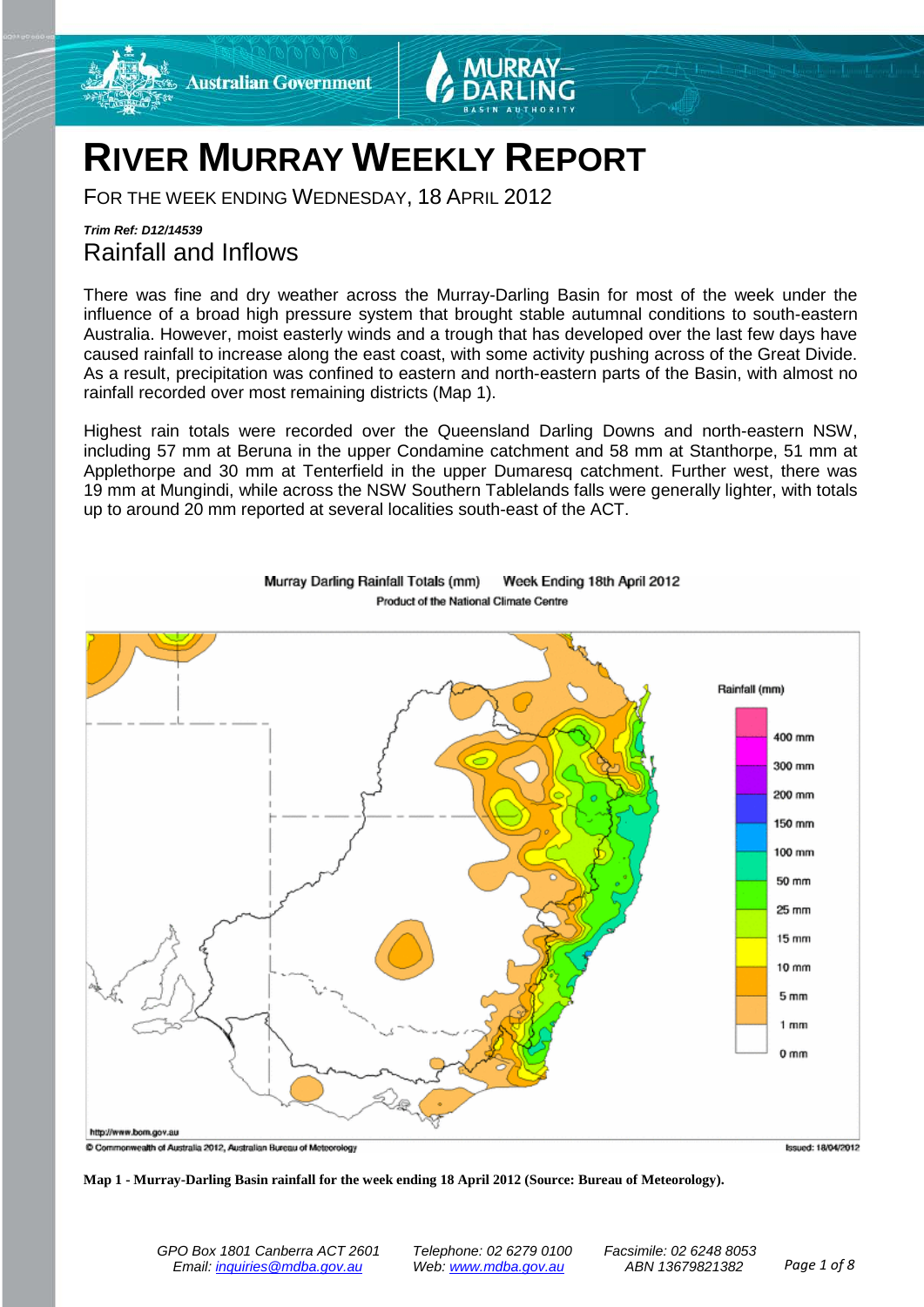

**Australian Government** 

The continuing run of mostly dry weather across the upper Murray catchments has resulted in a further reduction to flows along most tributaries. On the upper River Murray, the flow at Biggara receded from around 1,400 to 1,200 ML/day; while on the Ovens River, the flow at Wangaratta decreased from 1,800 to 1,600 ML/day. Inflow from the Murrumbidgee River has continued to increase during the week with the flow at Balranald reaching 25,000 ML/day and forecast to peak over the coming days. High inflows to the mid-Murray from the lower Murrumbidgee - generated from the early March floods - are expected to continue for several weeks.

# River Operations

MDBA active storage increased by 49 GL during the week and is currently 7,080 GL (82% capacity) – mainly due to an increase in volume at the Menindee Lakes. At Dartmouth Reservoir, the storage volume increased by 5 GL and is now 3,189 GL (83% capacity). The release from Dartmouth, measured at Colemans, remained at 200 ML/day. At Hume Reservoir, the storage volume decreased by 39 GL during the week and is now 2,617 GL (87% capacity). The release from Hume was increased early in the week to meet downstream demands, but has been cut back slightly in the last few days and is currently targeting a flow downstream at Doctors Point of 11,000 ML/day. The release may be reduced slightly further during the coming days.

At Yarrawonga Weir, the pool level is currently 124.73 m AHD, which is close to the normal operating level. It is expected to remain relatively steady over the coming days. Diversion from Lake Mulwala has averaged around 4,500 ML/day at the Mulwala Canal and around 1,300 ML/day into the Yarrawonga Main Channel. The release from Yarrawonga Weir is currently 7,500 ML/day, and now includes some Commonwealth environmental water to add an additional in-channel dilution flow along the River Murray and Edward-Wakool system. This additional flow will assist in managing blackwater with low dissolved oxygen levels that continues to flow into the river system from several tributaries following the recent over-bank flooding. More information is provided in the attached water quality bulletin.

On the Edward-Wakool system, diversion into the Edward River has decreased only slightly and is currently 1,500 ML/day through the Edward River offtake and 340 ML/day through the Gulpa Creek Offtake. Downstream at the escapes, there continues to be 2,100 ML/day released via the Edward escape and 300 ML/day through the Wakool escape; while diversion through the Wakool River, Yallakool Creek and Colligen Creek regulators has been decreased. At Stevens Weir, the release has averaged around 2,400 ML/day during the week, which is slightly up from the previous week. On the Billabong Creek, high flows at Darlot have now peaked and subsequently dropped below 5,000 ML/day in the last few days. Downstream on the Edward River, the flow at Moulamein has also peaked, but is now receding only slowly with the current flow just under 9,000 ML/day. Downstream on the Wakool River at Kyalite, the flow continued to fall away, decreasing from 15,800 to 12,800 ML/day during the week.

On the Goulburn River, the flow at McCoys Bridge increased slightly as expected, reaching a flow of 3,900 ML/day. At Torrumbarry Weir, diversion into the National Channel has been increased from around 2,000 to 2,700 ML/day, while the flow downstream of the weir decreased to 8,300 after remaining fairly steady for much of the week. The flow is expected to decrease only slightly over the coming days. At Swan Hill, the river continued to recede and is now flowing at 7,800 ML/day.

On the Murrumbidgee River, the flow at Balranald increased considerably over the last few days as the main flood peak approached. The flow is now around 25,000 ML/day and the Bureau of Meteorology is forecasting a peak close to 6.8 m on 20 April with minor to moderate flooding. For information regarding flood warnings please refer to the Bureau of Meteorology website at [www.bom.gov.au.](http://www.bom.gov.au/)

At Euston, the flow eased back from the previous week's peak, but has now re-commenced rising as Murrumbidgee inflows increase. The flow is currently 32,000 ML/day and is expected to slowly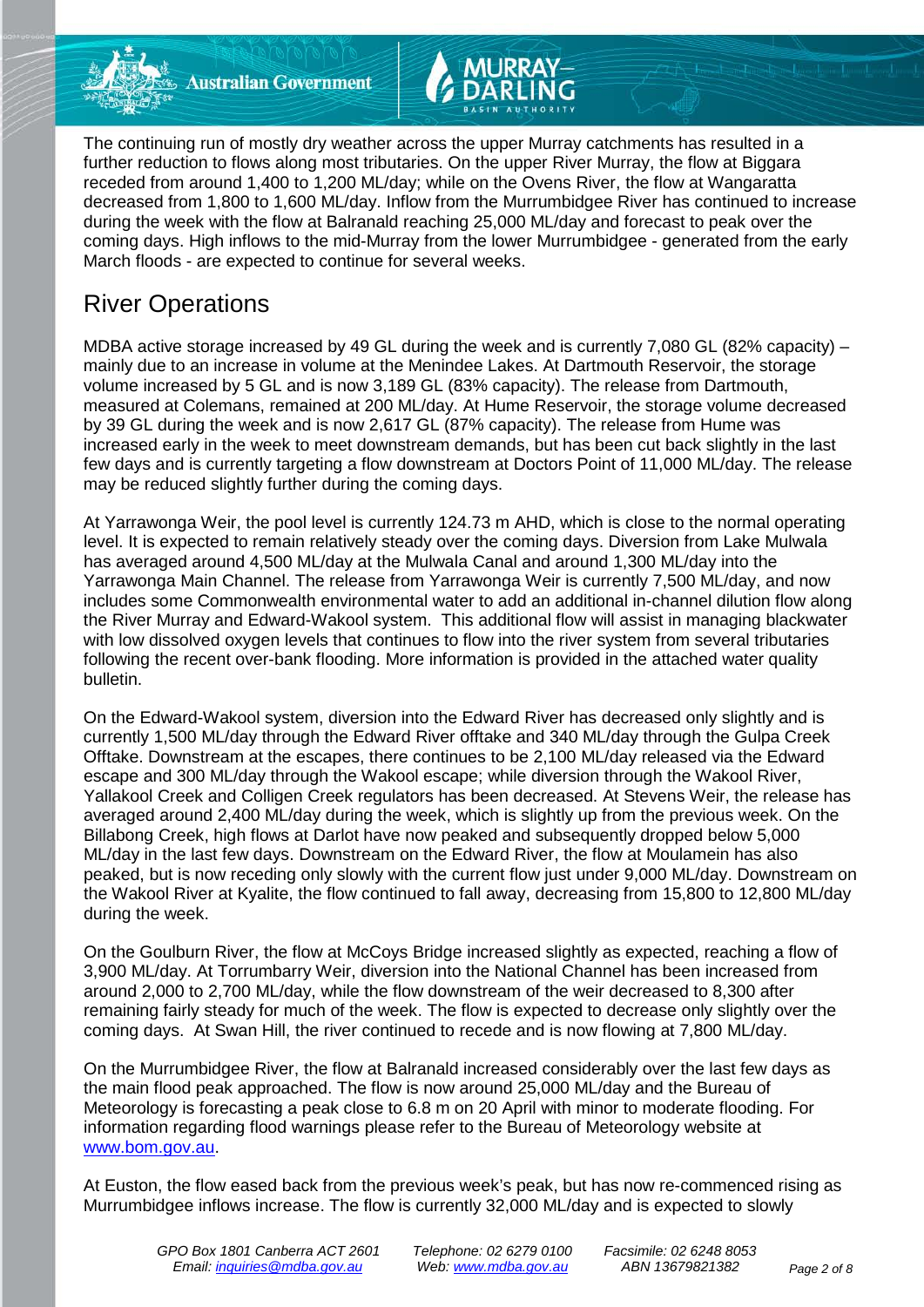

increase over the coming days, and although it is not expected to exceed the recent peak, the river at Euston should continue to flow at rates above 30,000 ML/day into early May.

Downstream at Mildura, the weir has now been re-instated following the period of higher flows and the pool level has been raised over the last few days. The level is now at 34.35 m AHD or 5 cm below the normal operating level.

On the Darling River, the flow at Wilcannia peaked at 10.63 m over the weekend with major flooding, and has dropped only slightly since then. The peak is expected to be broad, and combined with flow from the Talyawalka Creek, will maintain high inflows to the Menindee Lakes for several weeks. At Menindee Lakes, the storage volume has increased by 106 GL to 1,538 GL (89%). The lakes will continue to rise over the coming weeks. Release from the Lakes (measured at Weir 32) has been reduced from 35,000 to 30,500 ML/day during the past week and is expected to decrease to 25,000 ML/day in the coming days. Further reductions to the release will then be undertaken over the coming weeks resulting in more water pushing into the lakes, enabling them to refill while managing the recession along the lower Darling River. Downstream at Burtundy the flow continues to rise slowly but steadily, and has now reached 19,400 ML/day. For further information on the flood operations at Menindee Lakes, please refer to the NSW Office of Water website [\(www.water.nsw.gov.au\)](http://www.water.nsw.gov.au/) with details available at [http://www.water.nsw.gov.au/Water-management/Water-availability/Flood](http://www.water.nsw.gov.au/Water-management/Water-availability/Flood-management/)[management/.](http://www.water.nsw.gov.au/Water-management/Water-availability/Flood-management/)

At Wentworth, the river peaked at 58,400 ML/day then dropped slightly over the last week to the current flow of 56,400 ML/day. Although the level remains 7 cm above the normal pool height, the weir has now been re-instated and normal pool level will now be targeted.

At Lake Victoria, the storage volume decreased by 24 GL and is currently 410 GL (61% capacity). The flow to South Australia has averaged 59,300 ML/day over the past week and is expected to remain close to this value during the coming week.

At the Lower Lakes, additional Barrage gates were opened during the week as favourable weather conditions returned. Flow to the sea increased as a result and the average level in the lakes dropped by 8 cm to 0.66 m AHD (9 cm below full supply level). Higher tides over the coming weeks may result in further gate closures, and with the current high inflows, the Lower Lakes are expected to rise again.

### **For media inquiries contact the Media Officer on 02 6279 0141**

DAVID DREVERMAN Executive Director, River Management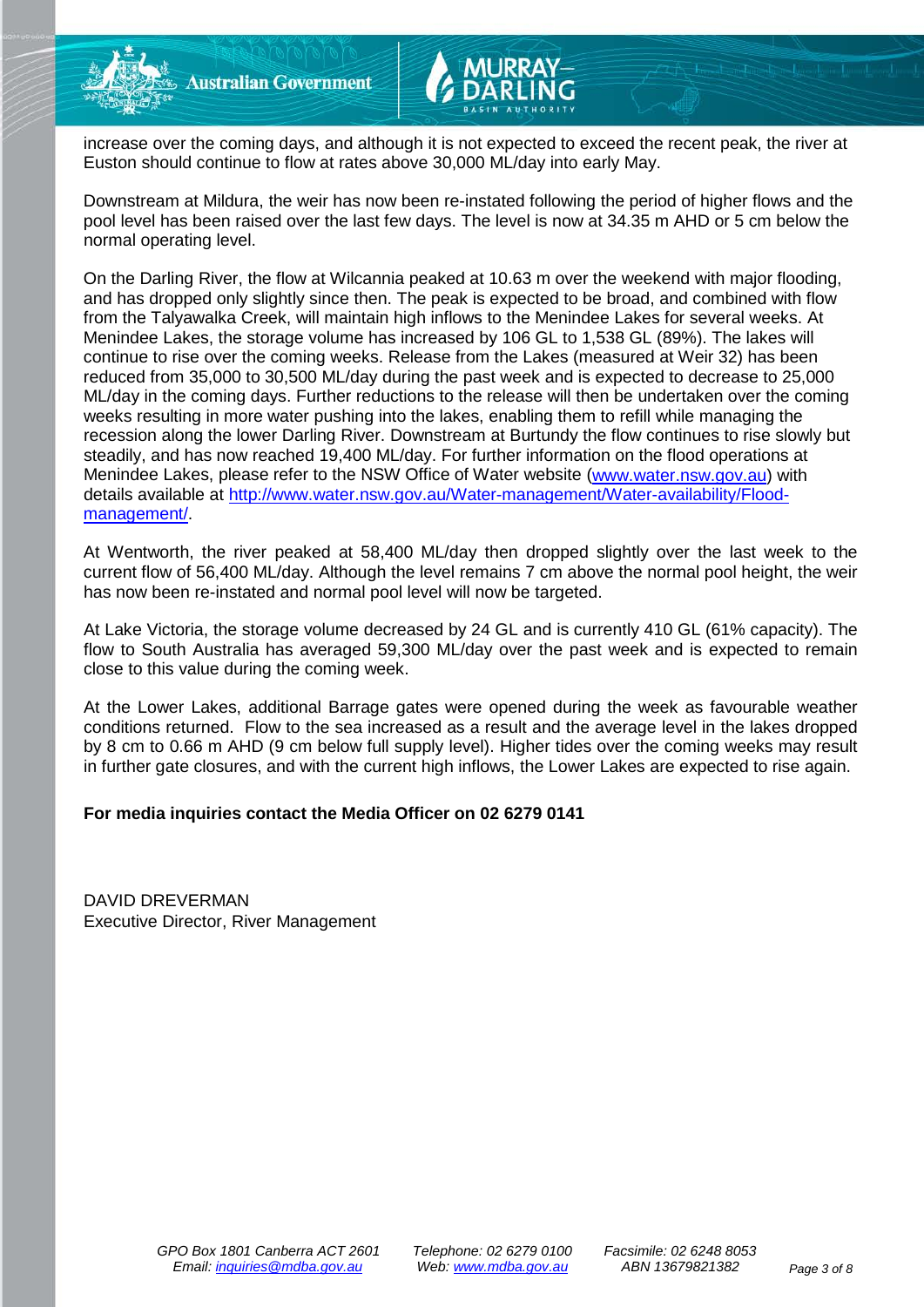



### Water in Storage Week ending Wednesday 18 Apr 2012

| <b>MDBA Storages</b>             | Full<br>Supply<br>Level | Full Supply<br>Volume | Current<br>Storage<br>Level | Current | Storage | Dead<br>Storage | Active<br>Storage | Change in<br>Total<br>Storage<br>for the<br>Week |
|----------------------------------|-------------------------|-----------------------|-----------------------------|---------|---------|-----------------|-------------------|--------------------------------------------------|
|                                  | $(m$ AHD)               | (GL)                  | $(m$ AHD)                   | (GL)    | %       | (GL)            | (GL)              | (GL)                                             |
| Dartmouth Reservoir              | 486.00                  | 3856                  | 475.23                      | 3 1 8 9 | 83%     | 71              | 3 1 1 8           | $+5$                                             |
| Hume Reservoir                   | 192.00                  | 3 0 0 5               | 189.99                      | 2617    | 87%     | 23              | 2 5 9 4           | $-39$                                            |
| Lake Victoria                    | 27.00                   | 677                   | 24.66                       | 410     | 61%     | 100             | 310               | $-24$                                            |
| Menindee Lakes                   |                         | 1 7 3 1 *             |                             | 538     | 89%     | (480#)          | 1 0 5 8           | $+106$                                           |
| <b>Total</b>                     |                         | 9 2 6 9               |                             | 7 7 5 4 | 84%     | $ -$            | 7080              | $+49$                                            |
| <b>Total Active MDBA Storage</b> |                         |                       |                             |         |         |                 | 82% ^             |                                                  |

#### **Major State Storages**

| <b>Burriniuck Reservoir</b> | 026     | 949  | 92% |     | 946  | . .          |
|-----------------------------|---------|------|-----|-----|------|--------------|
| <b>Blowering Reservoir</b>  | 631     | 526  | 94% | 24  | 502  | $-4$         |
| Eildon Reservoir            | 3 3 3 4 | 2931 | 88% | 100 | 2831 | $-5F$<br>טט∵ |

\* Menindee surcharge capacity – 2050 GL \*\* All Data is rounded to nearest GL \*\*

# NSW takes control of Menindee Lakes when storage falls below 480 GL, and control reverts to MDBA when storage next reaches 640 GL ^ % of total active MDBA storage

#### **Snowy Mountains Scheme Snowy diversions for week ending 17 Apr 2012**

| <b>Storage</b>         | <b>Active Storage</b><br>(GL) | Weekly Change<br>(GL) | Diversion (GL)   | This Week | From 1 May<br>2011 |
|------------------------|-------------------------------|-----------------------|------------------|-----------|--------------------|
| Lake Eucumbene - Total | 2 5 0 9                       | n/a                   | Snowy-Murray     | +6        | 315                |
| Snowy-Murray Component | 909                           | n/a                   | Tooma-Tumut      | $+4$      | 351                |
| <b>Target Storage</b>  | 340                           |                       | Net Diversion    |           | - 36               |
|                        |                               |                       | Murray 1 Release | +8        | 727                |

#### **Major Diversions from Murray and Lower Darling (GL) \***

| <b>New South Wales</b>    | This Week | From 1 July<br>2011 | <b>Victoria</b>                 | This Week | From 1<br><b>July 2011</b> |
|---------------------------|-----------|---------------------|---------------------------------|-----------|----------------------------|
| Murray Irrig. Ltd (Net)   | 18.7      | 1011                | Yarrawonga Main Channel (net)   | 6.4       | 197                        |
| Wakool Sys Allowance      | $-1.2$    | 25                  | Torrumbarry System + Nyah (net) | 13.3      | 494                        |
| Western Murray Irrigation | 0.5       | 21                  | Sunraysia Pumped Districts      | 1.4       | 86                         |
| Licensed Pumps            | 3.8       | 173                 | Licensed pumps - GMW (Nyah+u/s) | 1.7       | 51                         |
| Lower Darling             | 7.5       | 258                 | Licensed pumps - LMW            | 3.3       | 256                        |
| <b>TOTAL</b>              | 29.3      | 1488                | <b>TOTAL</b>                    | 26.1      | 1084                       |

\* Figures derived from estimates and monthly data. Please note that not all data may have been available at the time of creating this report. \*\* All data above is rounded to nearest 100 ML for weekly data and nearest GL for cumulative data\*\*

#### **Flow to South Australia (GL)**

| Flow to South Australia (GL)<br>* Flow to SA will be greater than entitlement for<br>April due to Unregulated Flows and Additional<br>Dilution Flow. | Entitlement this month<br>Flow this week<br>Flow so far this month | $135.0*$<br>415.3<br>1.067.4 | (59 300 ML/day) |  |  |
|------------------------------------------------------------------------------------------------------------------------------------------------------|--------------------------------------------------------------------|------------------------------|-----------------|--|--|
|                                                                                                                                                      | Flow last month                                                    | 1.024.8                      |                 |  |  |
| $\frac{1}{2}$<br>0.11111001                                                                                                                          |                                                                    |                              |                 |  |  |

#### **Salinity (EC) (microSiemens/cm at 25o C)**

|                         | Current | Average over the last week | Average since 1 August 2011 |
|-------------------------|---------|----------------------------|-----------------------------|
| Swan Hill               | 150     | 140                        | 130                         |
| Euston                  | 190     | 170                        | 130                         |
| <b>Red Cliffs</b>       | 160     | 140                        | 150                         |
| Merbein                 | 140     | 130                        | 140                         |
| Burtundy (Darling)      | 270     | 260                        | 350                         |
| Lock 9                  | 180     | 180                        | 190                         |
| Lake Victoria           | 240     | 230                        | 220                         |
| Berri                   | 220     | 230                        | 250                         |
| Waikerie                |         |                            |                             |
| Morgan                  | 270     | 290                        | 280                         |
| Mannum                  | 260     | 260                        | 420                         |
| Murray Bridge           | 330     | 330                        | 350                         |
| Milang (Lake Alex.)     | 730     | 750                        | 540                         |
| Poltalloch (Lake Alex.) | 330     | 330                        | 360                         |
| Meningie (Lake Alb.)    | 4 5 3 0 | 4700                       | 5 0 3 0                     |
| Goolwa Barrages         | 460     | 520                        | 1 5 2 0                     |

*GPO Box 1801 Canberra ACT 2601 Telephone: 02 6279 0100 Facsimile: 02 6248 8053 Email: [inquiries@mdba.gov.au](mailto:inquiries@mdba.gov.au) Web: [www.mdba.gov.au](http://www.mdba.gov.au/) ABN 13679821382 Page 4 of 8*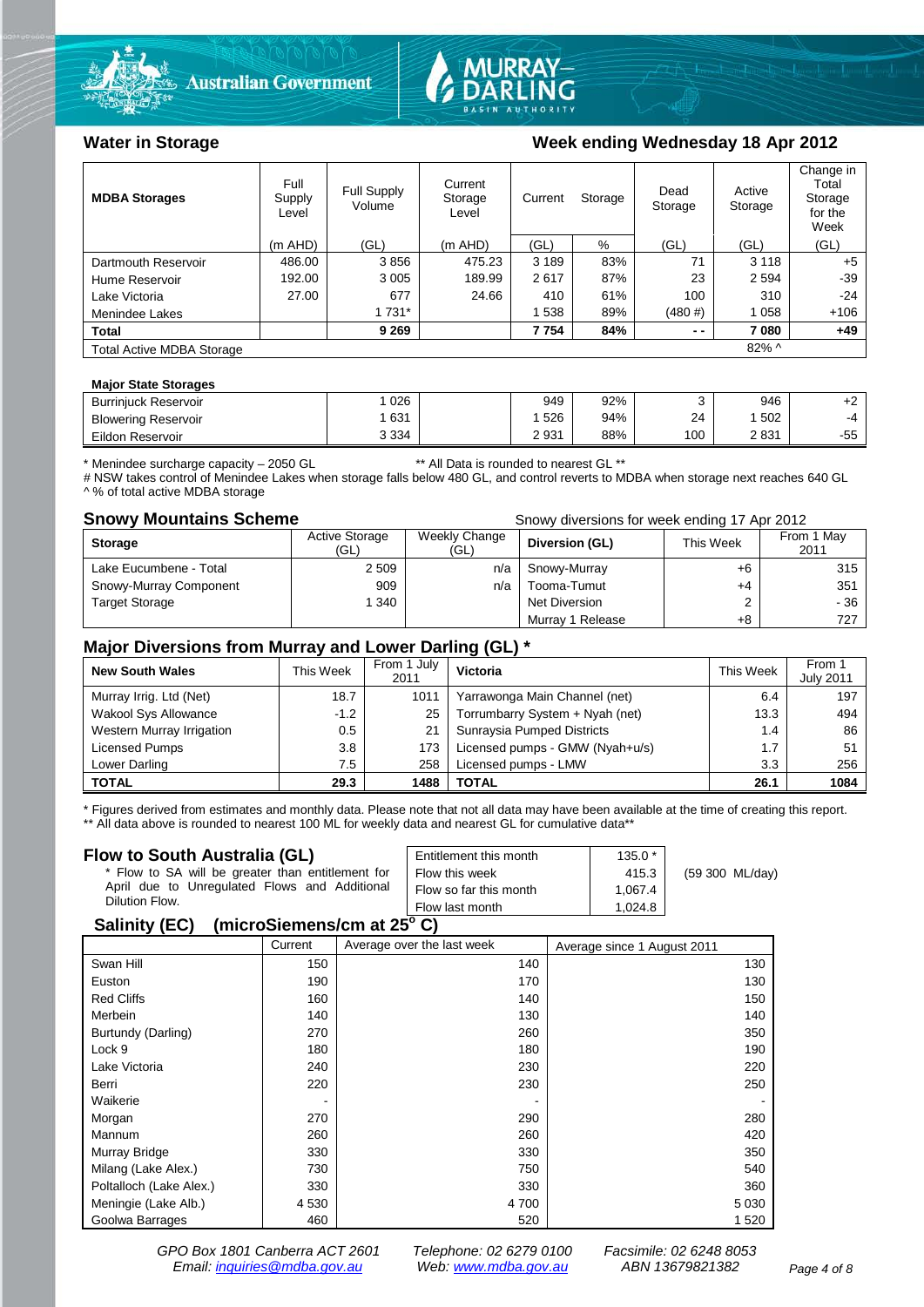



### River Levels and Flows **Week ending Wednesday 18 Apr 2012**

|                                  | Minor Flood<br>Stage | Gauge    | Height  | Flow     | Trend | Average Flow<br>this Week | Average<br>Flow last<br>Week |
|----------------------------------|----------------------|----------|---------|----------|-------|---------------------------|------------------------------|
| <b>River Murray</b>              | (m)                  | local(m) | (m AHD) | (ML/day) |       | (ML/day)                  | (ML/day)                     |
| Khancoban                        |                      |          |         | 3 1 2 0  | F     | 1610                      | 1 3 5 0                      |
| Jingellic                        | 4.0                  | 1.77     | 208.29  | 5 0 3 0  | R     | 3750                      | 4 3 3 0                      |
| Tallandoon (Mitta Mitta River)   | 4.2                  | 1.53     | 218.42  | 720      | F     | 750                       | 840                          |
| Heywoods                         | 5.5                  | 2.62     | 156.25  | 10 330   | F     | 10 170                    | 9530                         |
| <b>Doctors Point</b>             | 5.5                  | 2.70     | 151.17  | 11 100   | F     | 11 270                    | 10 960                       |
| Albury                           | 4.3                  | 1.66     | 149.10  |          |       |                           |                              |
| Corowa                           | 3.8                  | 2.73     | 128.75  | 11 640   | R     | 10 340                    | 10 870                       |
| Yarrawonga Weir (d/s)            | 6.4                  | 1.33     | 116.37  | 7510     | S     | 7 3 2 0                   | 8 0 7 0                      |
| Tocumwal                         | 6.4                  | 1.97     | 105.81  | 7 5 5 0  | F     | 7 5 2 0                   | 8 4 4 0                      |
| Torrumbarry Weir (d/s)           | 7.3                  | 2.63     | 81.18   | 8 3 4 0  | F     | 9 1 5 0                   | 11 410                       |
| Swan Hill                        | 4.5                  | 1.66     | 64.58   | 7830     | F     | 8690                      | 15 450                       |
| Wakool Junction                  | 8.8                  | 5.83     | 54.95   | 21 650   | F     | 24 030                    | 31 750                       |
| Euston Weir (d/s)                | 8.8                  | 4.44     | 46.28   | 32 390   | F     | 33 600                    | 37 110                       |
| Mildura Weir (d/s)               |                      |          |         |          |       |                           |                              |
| Wentworth Weir (d/s)             | 7.3                  | 6.01     | 30.77   | 56 400   | S     | 57 260                    | 57 370                       |
| Rufus Junction                   |                      | 7.24     | 24.17   | 59 090   | F     | 59 320                    | 59 410                       |
| Blanchetown (Lock 1 d/s)         | $\blacksquare$       | 3.14     |         | 49 200   | S     | 48 300                    | 43 170                       |
|                                  |                      |          |         |          |       |                           |                              |
| <b>Tributaries</b>               |                      |          |         |          |       |                           |                              |
| Kiewa at Bandiana                | 2.7                  | 1.40     | 154.63  | 1 1 3 0  | F     | 1 1 7 0                   | 1 3 1 0                      |
| Ovens at Wangaratta              | 11.9                 | 8.39     | 146.07  | 1 6 3 0  | R     | 1670                      | 1920                         |
| Goulburn at McCoys Bridge        | 9.0                  | 3.13     | 94.55   | 3880     | S     | 3630                      | 3 200                        |
| Edward at Stevens Weir (d/s)     |                      | 2.27     | 82.04   | 2 4 0 0  | F     | 2 4 2 0                   | 1970                         |
| <b>Edward at Liewah</b>          |                      | 5.27     | 60.65   | 7830     | S     | 7820                      | 7610                         |
| <b>Wakool at Stoney Crossing</b> |                      | 3.03     | 56.52   | 4 5 3 0  | F     | 5 5 5 0                   | 8780                         |
| Murrumbidgee at Balranald        | 5.0                  | 6.68     | 62.64   | 24 940   | R     | 20 120                    | 10 230                       |
| Barwon at Mungindi               | ۰                    | 3.24     |         | 140      | F     | 70                        | 170                          |
| Darling at Bourke                | $\blacksquare$       | 5.30     |         | 9 9 6 0  | F     | 10 390                    | 14 4 20                      |
| Darling at Burtundy Rocks        |                      | 7.32     |         | 19 440   | S     | 19 260                    | 18 840                       |

Natural Inflow to Hume 6 6 680

(i.e. Pre Dartmouth & Snowy Mountains scheme)

**Weirs and Locks** Pool levels above or below Full Supply Level (FSL)

| <b>Murray</b>      | FSL (m AHD) | u/s     | d/s            |                       | FSL (m AHD) | u/s     | d/s     |
|--------------------|-------------|---------|----------------|-----------------------|-------------|---------|---------|
| Yarrawonga         | 124.90      | $-0.17$ | $\sim$ 1       | No. 7 Rufus River     | 22.10       | $+2.14$ | $+4.94$ |
| No. 26 Torrumbarry | 86.05       | $+0.00$ | $\sim$         | No. 6 Murtho          | 19.25       | $+0.16$ | $+3.09$ |
| No. 15 Euston      | 47.60       | $+0.08$ | $\blacksquare$ | No. 5 Renmark         | 16.30       | $+0.00$ | $+2.79$ |
| No. 11 Mildura     | 34.40       | $-0.05$ | $+2.00$        | No. 4 Bookpurnong     | 13.20       | $+0.66$ | $+3.99$ |
| No. 10 Wentworth   | 30.80       | $+0.07$ | $+3.37$        | No. 3 Overland Corner | 9.80        | $+0.06$ | $+3.40$ |
| No. 9 Kulnine      | 27.40       | $+0.10$ | $+2.82$        | No. 2 Waikerie        | 6.10        | $+0.79$ | $+3.47$ |
| No. 8 Wangumma     | 24.60       | $+1.08$ | $+3.55$        | No. 1 Blanchetown     | 3.20        | $+0.15$ | $+2.39$ |

#### **Lower Lakes FSL = 0.75 m AHD**

Lake Alexandrina average level for the past 5 days (m AHD) 0.66

| <b>Barrages</b><br><b>Fishways at Barrages</b> |              |               |          |           |                      |
|------------------------------------------------|--------------|---------------|----------|-----------|----------------------|
|                                                | Openings     | Level (m AHD) | No. Open | Rock Ramp | <b>Vertical Slot</b> |
| Goolwa                                         | 128 openings | 0.52          | 80       |           | Open                 |
| Mundoo                                         | 26 openings  | 0.58          |          | -         |                      |
| <b>Boundary Creek</b>                          | 6 openings   |               |          | -         |                      |
| Ewe Island                                     | 111 gates    |               | 52       |           |                      |
| Tauwitchere                                    | 322 gates    | 0.65          | 85       | Open      | Open                 |

AHD = Level relative to Australian Height Datum, i.e. height above sea level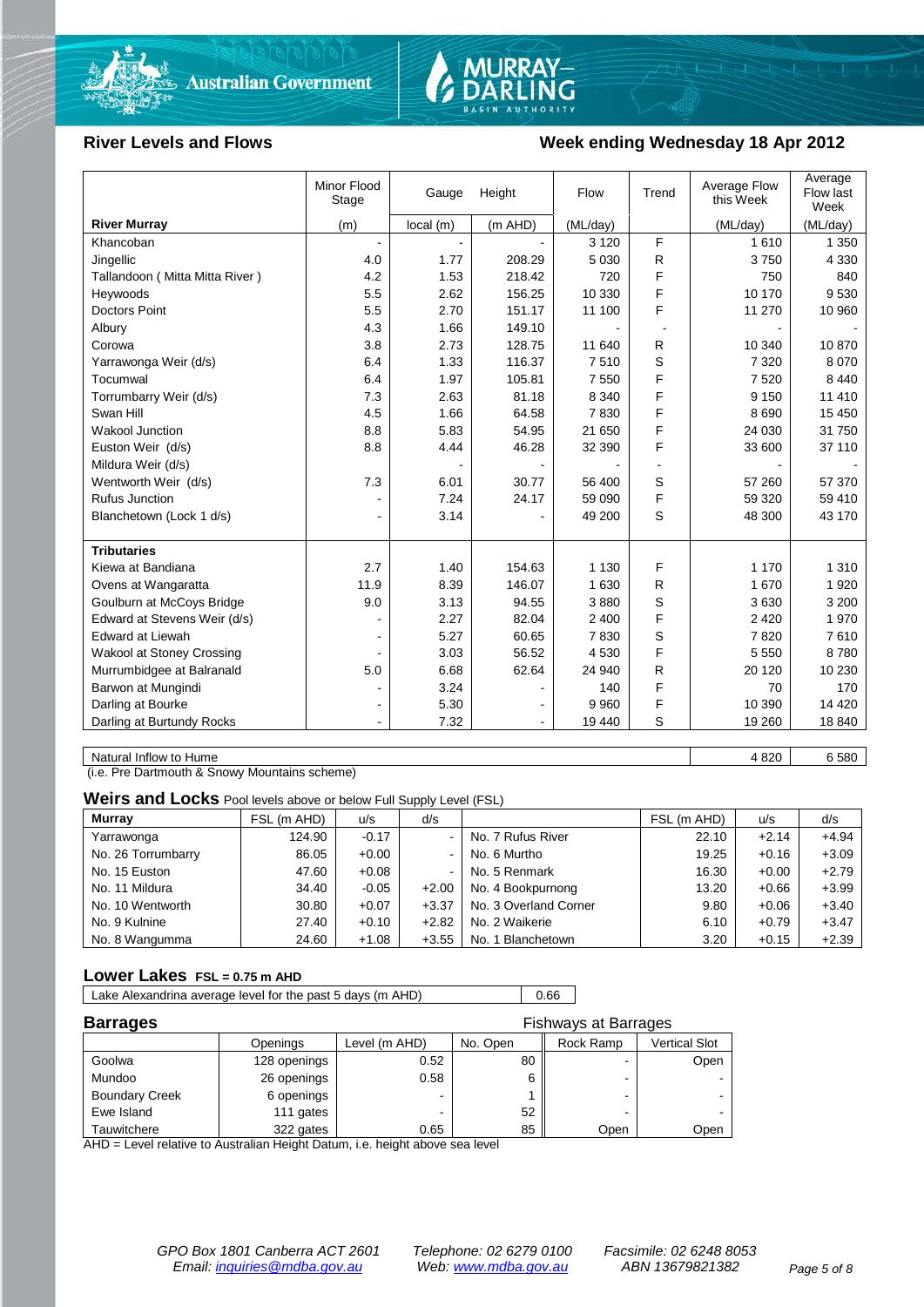

**Australian Government** 



# **Week ending Wednesday 18 Apr 2012**





## **State Allocations (as at 18 Apr 2012)**

| <b>NSW - Murray Valley</b> |                  |
|----------------------------|------------------|
| <b>High contrity</b>       | 100 <sub>0</sub> |

| General security     | 100%         |
|----------------------|--------------|
| <b>High Security</b> | <b>IUU70</b> |

| NSW - Murrumbidgee Valley | Victorian - Goulburn Valley |
|---------------------------|-----------------------------|
|---------------------------|-----------------------------|

| High security    | 100% |
|------------------|------|
| General security | 100% |

#### **NSW - Lower Darling**

| High security    | 100% |
|------------------|------|
| General security | 100% |
|                  |      |

| <b>NSW - Murray Valley</b> |      | Victorian - Murray Valley |      |
|----------------------------|------|---------------------------|------|
| High security              | 100% | High reliability          | 100% |
| General security           | 100% | Low reliability           | 0%   |

| Victorian - Goulburn Valley |      |
|-----------------------------|------|
| High reliability            | 100% |

| Low reliability | 0% |
|-----------------|----|
|                 |    |

| South Australia - Murray Valley |      |  |
|---------------------------------|------|--|
| High security                   | 100% |  |

NSW : <http://www.water.nsw.gov.au/About-us/Media-releases/media/default.aspx><br>VIC : http://www.g-mwater.com.au/water-resources/allocations/current.asp

VIC : <http://www.g-mwater.com.au/water-resources/allocations/current.asp><br>SA : http://www.waterforgood.sa.gov.au/category/news/

<http://www.waterforgood.sa.gov.au/category/news/>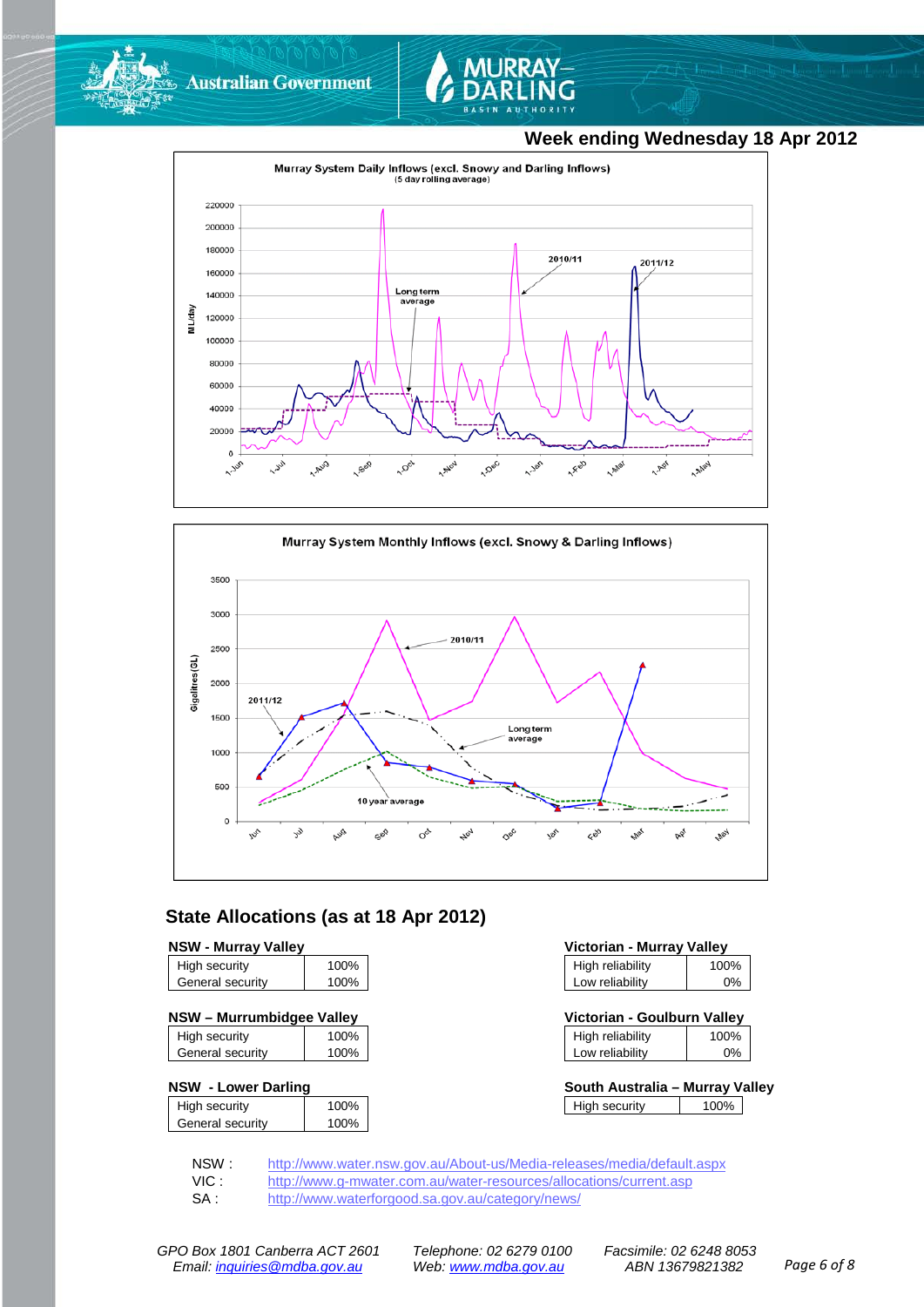# **Water Quality Bulletin**





**19 April 2012** 

# **Update on blackwater in the River Murray system**

Following the recent flooding, blackwater has occurred in the River Murray downstream of the Edward–Wakool and Murrumbidgee River confluences.

Water that is rich in organic matter has drained from the floodplains and entered the river channels, lowering the amount of dissolved oxygen in the river.

Blackwater events are a natural part of the ecology of lowland river systems during flooding. When accumulations of organic matter such as eucalypt leaves and twigs decay in wetlands or waterways, the decay process darkens the water, turning it black. This can result in a temporary low level of dissolved oxygen that may cause stress to fish, crayfish and other aquatic animals. When the dissolved oxygen reaches a very low level it can result in fish deaths.

The Murray–Darling Basin Authority has convened the Blackwater Monitoring Group consisting of all relevant state agencies – to provide advice on real-time responses to this blackwater event.

To date, the MDBA's use of unregulated flows to help dilute the blackwater have been successful in limiting the severity of the event in the Murray and Edward-Wakool System.

Before the blackwater reaches the South Australian border it will be further diluted from Darling River floodwaters, which have a relatively high level of dissolved oxygen.

Commonwealth environmental water is also being made available for use in the mid-Murray River system, during autumn 2012. Commonwealth environmental water will be released from Hume Dam into the Murray River, targeting flows of 7,500 megalitres per day downstream of [Yarrawonga Weir.](http://www.environment.gov.au/ewater/southern/murray/index.html) This action together with releases of environmental water from the [Goulburn River](http://www.environment.gov.au/ewater/southern/goulburn-broken/index.html) , in the [Edward-Wakool River](http://www.environment.gov.au/ewater/southern/murray/edward-wakool.html) system and additional releases in the [Murrumbidgee](http://www.environment.gov.au/ewater/southern/murrumbidgee/index.html) aim to improve in-stream water quality. The total volume of environmental water used will depend on the recovery of dissolved oxygen levels in the rivers as well as constraints on actual delivery of the water including channel capacity. Given the severity of the blackwater issues and the system constraints it is not expected that all water quality issues will be able to be addressed.